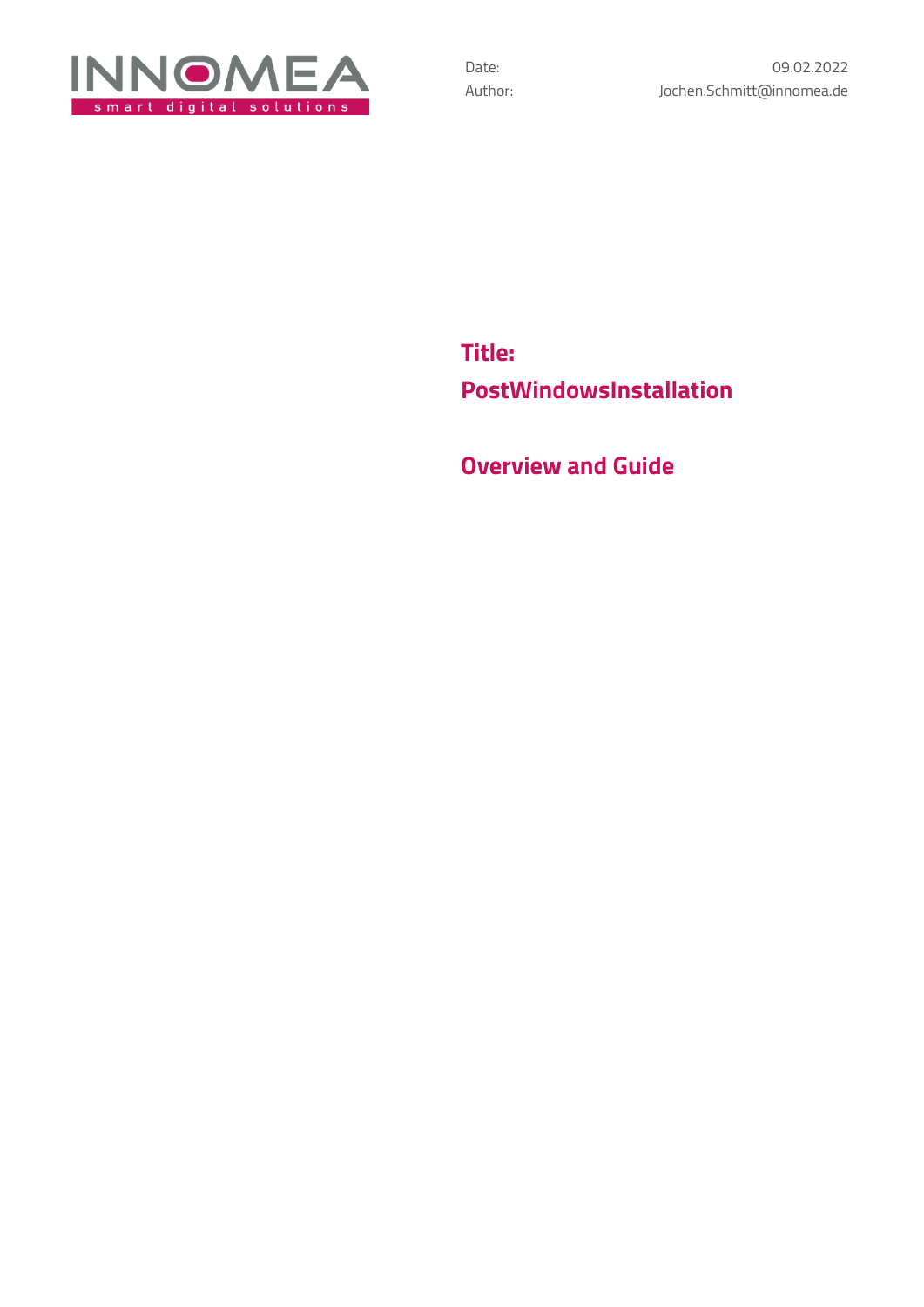

# **History**

| Version | State/Change                            | <b>Date</b> | <b>Author</b>  |
|---------|-----------------------------------------|-------------|----------------|
| 1.0     | First release                           | 05/05/2020  | Jochen Schmitt |
| 1.1     | Changes regarding Version 1.2           | 11/05/2020  | Jochen Schmitt |
| 1.2     | Enhancement Setup.inf usage             | 02/11/2021  | Jochen Schmitt |
| 1.3     | New variables and functions like        | 10/26/2021  | Jochen Schmitt |
|         | SetEmpirumServerEnvVariable and         |             |                |
|         | SetWindowsFirstInBootOrder              |             |                |
| 1.4     | Show installed Windows-Version after    | 02/09/2022  | Jochen Schmitt |
|         | Windows installation. Configure Windows |             |                |
|         | DriverUpdate behaviour.                 |             |                |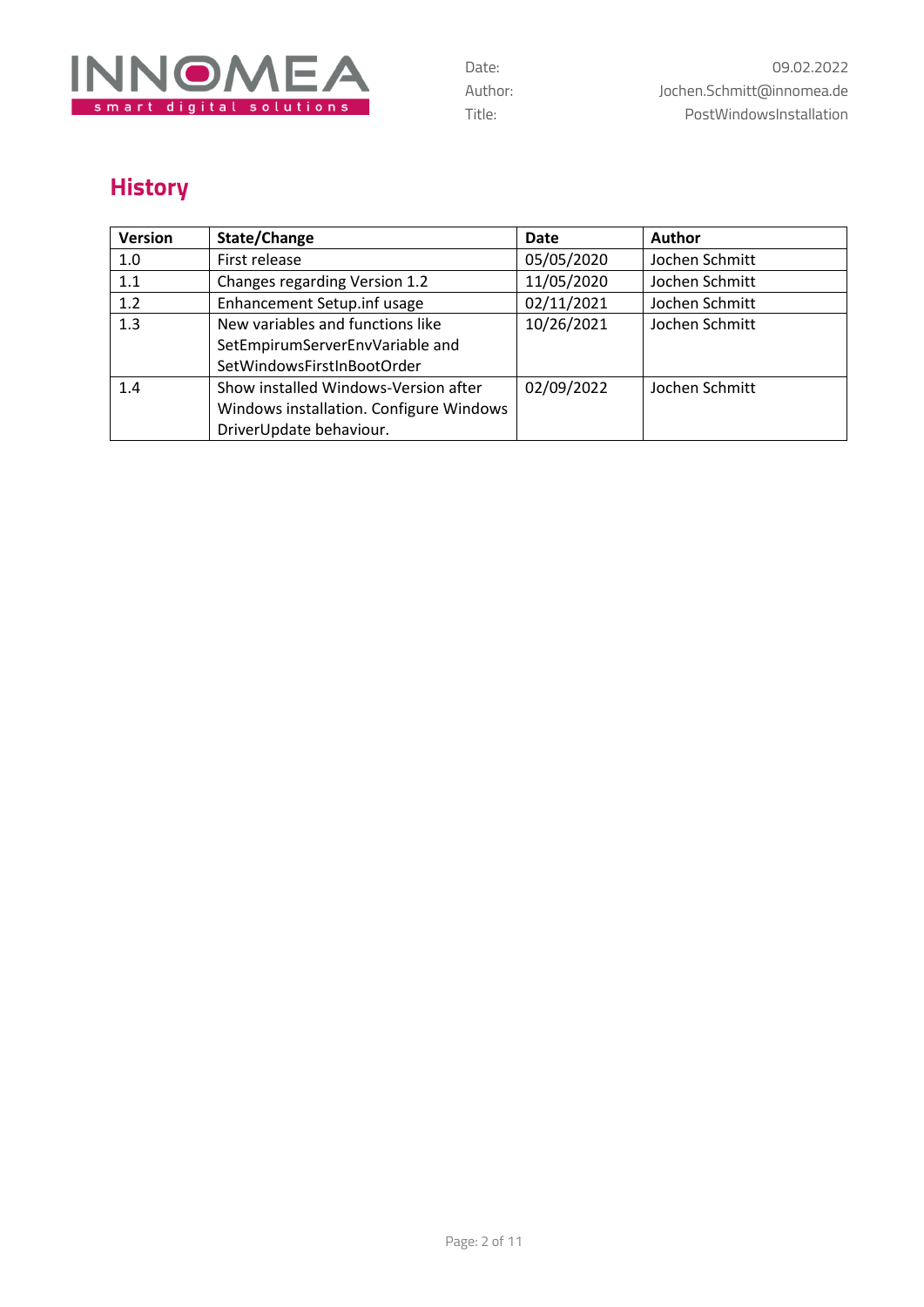

## 1 Table of content

| $2^{\circ}$    |                 |  |
|----------------|-----------------|--|
| 3              |                 |  |
| 4              |                 |  |
|                | 4.1             |  |
| 5              |                 |  |
| 6              |                 |  |
| 7 <sup>7</sup> |                 |  |
| 8              |                 |  |
|                |                 |  |
| 9              |                 |  |
|                | 9.1             |  |
|                | 9.2             |  |
|                | 10 <sup>1</sup> |  |

Date:

Title:

Author: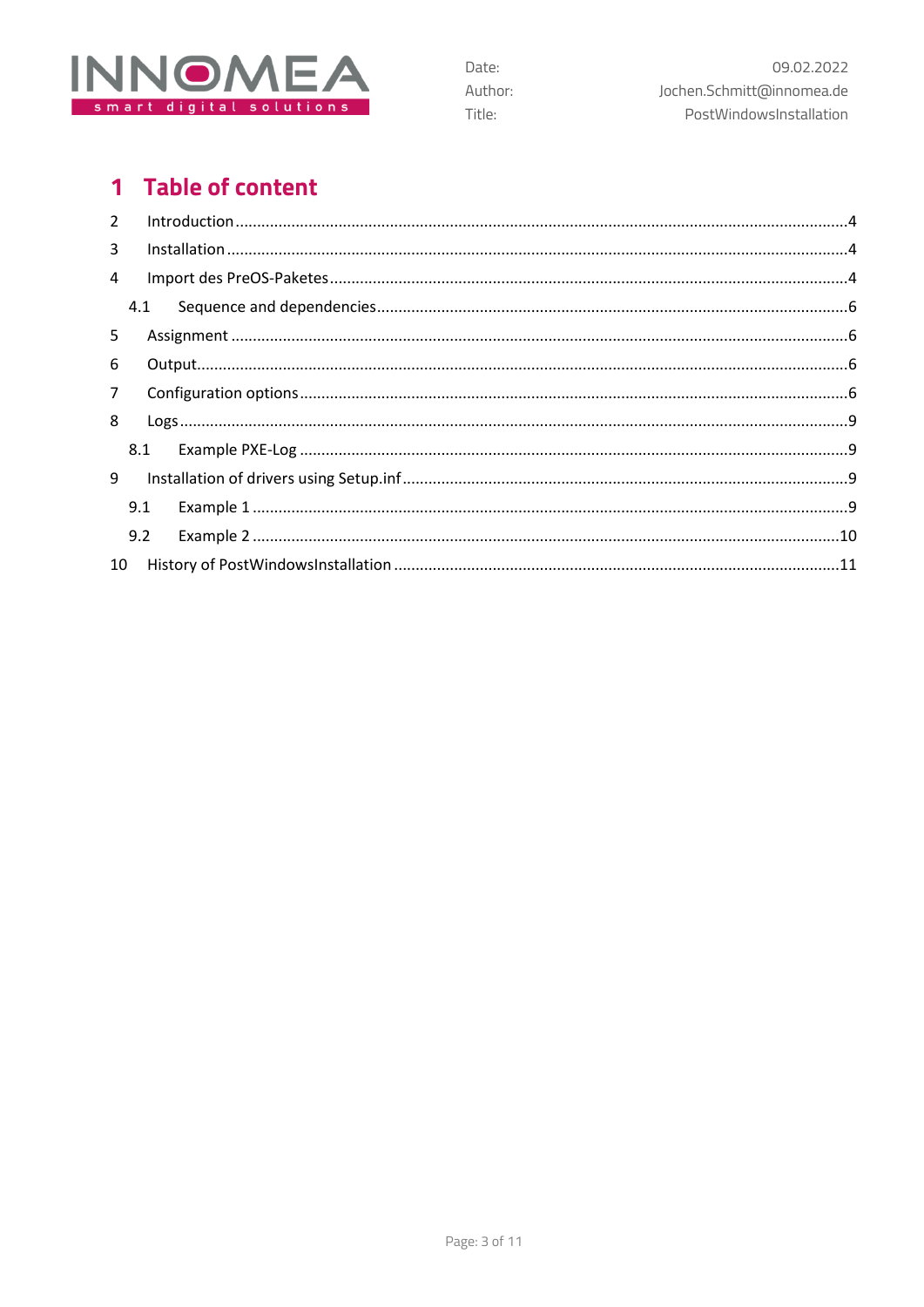

## <span id="page-3-0"></span>**2 Introduction**

As with the other innomea PreOS packages, we saw optimization potential. Many users of the operating system installation via WinPE have missed the settings that they used when installing the operating system via Empirum PE (EPE for short).

The PreOS package PostWindowsInstallation is intended to close this "gap" or perhaps even go beyond it in some places.

Functional scope:

- Immediately after the Windows installation, the package sets the ownership and company data in the registry, other as the preset values "Matrix42 AG".
- The support information that is displayed in the control panel can be stored.
- The property "Password never expires" is set for the local user from the "WindowsInstallation.LocalUserName" variable. This user is created as a local administrator during the operating system installation. Unfortunately, the password expires after a defined period of time.
- Access via remote desktop / terminal services can be permitted.
- The firewall for the domain profile can allow all incoming connections. The setting can be made based on the "outdated" option of completely deactivating the firewall.
- The firewall activated by default can be opened regarding incoming push requests from the software distribution.
- In the directory C:\EmpirumAgent\Drivers and below, Setup.inf files are searched and executed with Empirum Setup.exe. This corresponds to the "old" automatism that drivers are executed as a package. In addition to plug & play drivers during the operating system installation, drivers can also be executed subsequently via EXE / MSI etc.
- The label of drive C: can now be modified. By default Empirum is using the label "Windows".
- If necessary, the KMS server can be set manually before activation instead of being automatically determined in the local network.
- The Windows Boot Manager can be placed on the top of the Boot Order (Version 1.3)
- The EmpirumServer variable from WinPE/PreOS Stage can be set as an Environment Variable. If the fresh installed UEM-Agent does not get an EmpirumServer assigned (mostly while using EmpirumServer assignment), this will be used as a fallback (Version 1.3)

## <span id="page-3-1"></span>**3 Installation**

The included ZIP file contains an Empirum structure like the Empirum WinPE AddOn. This Empirum structure must be copied in the existing Empirum structure on the EmpirumServer. This places the WinPE package in the PackageStore folder and is ready to get imported.

## <span id="page-3-2"></span>**4 Import des PreOS-Paketes**

With the previous steps you prepared the package files for the import process to the Empirum structure and database. In addition, you must import the package using the Management Console to be prepared for distribution. If this topic is new for you, you can grab helpful instructions from the [Step by step Guide](https://help.matrix42.com/010_SUEM/020_UEM/20Client_Management/OS_Deployment_Guide/WinPE_-_HowTo/2_Step_by_step_guide) on help.matrix42.com.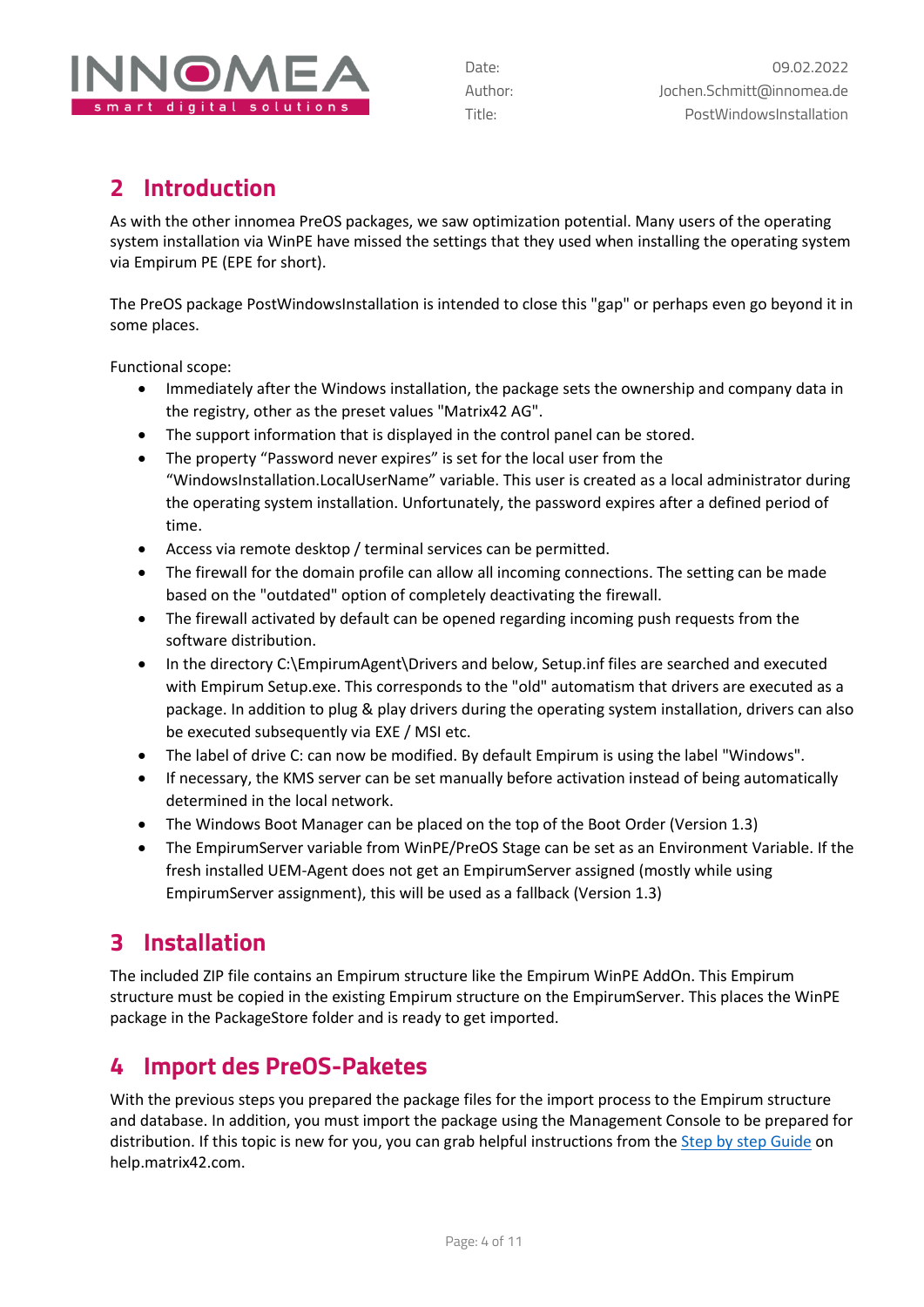

During the Import Wizard choose "PostWindowsInstallation 1.x" from the list and activate this package for distribution. The two following figures show what is important during and after the import. Please note that the available version may be higher than the one shown here.

| <b>Import Wizard</b> |                                                                                                                                                                                                                                                                                                                                     | ×            |
|----------------------|-------------------------------------------------------------------------------------------------------------------------------------------------------------------------------------------------------------------------------------------------------------------------------------------------------------------------------------|--------------|
| <b>MATRIX 2</b>      | Welche Pakete wollen Sie importieren?<br>Bitte markieren Sie die entsprechenden Pakete.                                                                                                                                                                                                                                             |              |
|                      | Pakete<br>PostOSInstallation 1.3<br>PostWindowsInstallation 1.0<br>PrepareDRVbyModel_Packages 1.7<br>PxeOffAndReboot 1.2<br>RebootInitializedByOsPackageCanceled 2.2<br>RebootNeededImmediately 2.2<br>SimpleOsDeployment 3.9<br>WindowsInstallation 5.2<br>$\left\langle \cdot \right\rangle$<br>Alle auswählen<br>Keine auswählen | ⋗            |
| matrix42 AG          | < Zurück<br>Abbrechen<br>Weiter >                                                                                                                                                                                                                                                                                                   | <b>Hilfe</b> |

*1 – Selection window from the Import Wizard (preferably use 'select none' before proceeding)* 

| Paketeigenschaften   | $\times$                                                                                                                      |
|----------------------|-------------------------------------------------------------------------------------------------------------------------------|
| Sonstiges<br>Ansicht | <sup>(i)</sup> Info<br><b>E-1</b> Variablen<br>Application Usage Tracking<br>1.0 Version<br><br>्री Prüfung<br>Betriebssystem |
|                      | Zur Installation freigeben                                                                                                    |
| Name:                | innomea\OsPackages\PostWindowsInstallation\1.0                                                                                |
| Text:                | PostWindowsInstallation 1.0                                                                                                   |
| Symbol:              | Anderes Symbol                                                                                                                |
| Dokudatei:           | Ø                                                                                                                             |
| Infodatei:           |                                                                                                                               |
|                      | Ø<br>æ                                                                                                                        |
|                      |                                                                                                                               |
|                      |                                                                                                                               |
|                      | Abbrechen<br>ок<br><b>Hilfe</b>                                                                                               |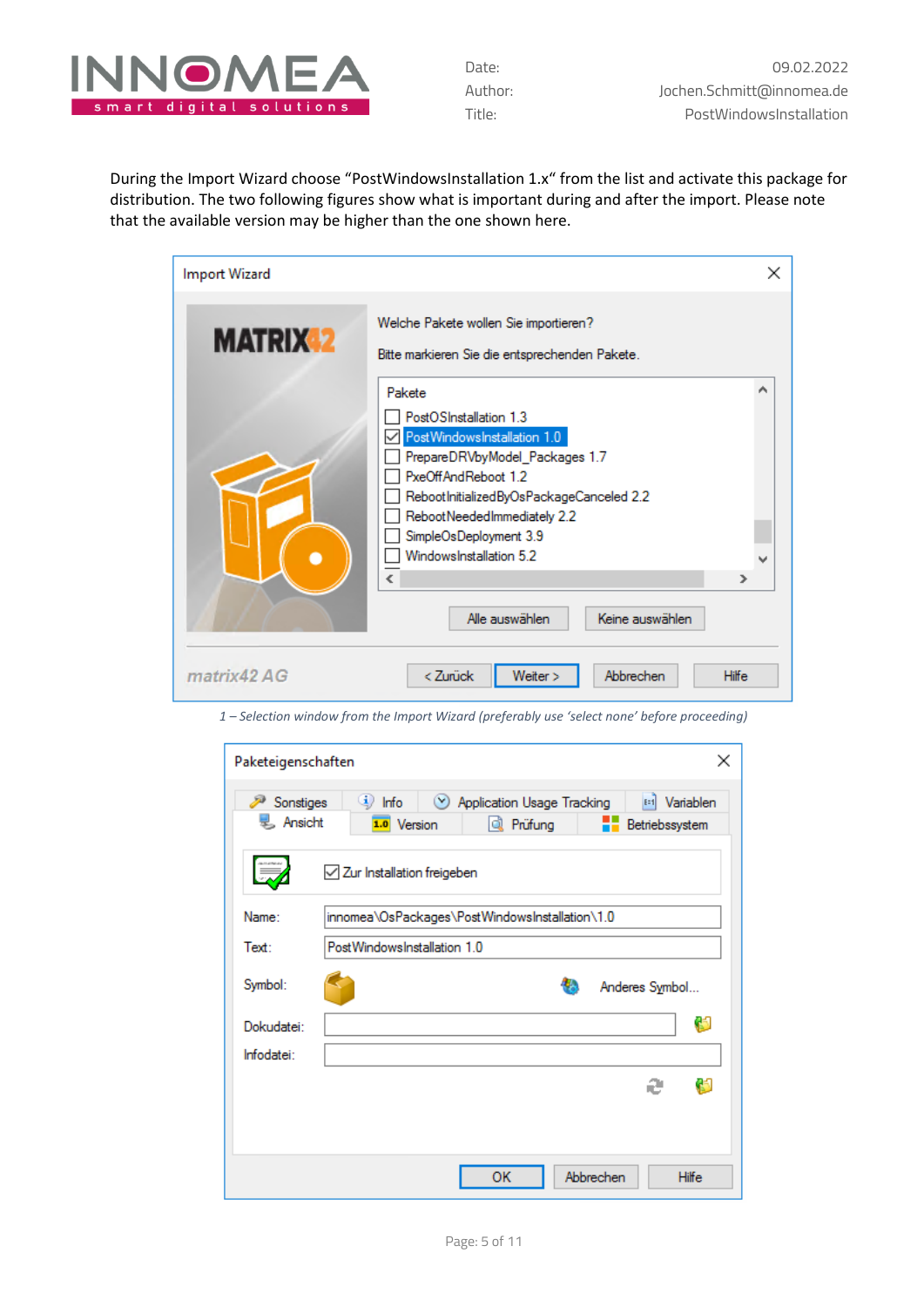

*2 -Package properties: 'Ready to install'*

#### <span id="page-5-0"></span>4.1 **Sequence and dependencies**

Because the arrangement of the WinPE packages is affecting the installation sequence, you must arrange them in the right order.

The following figure shows where the "PostWindowsInstallation 1.x" package must be inserted. The package should run after "PxeOffAndReboot" and before "DomainJoin" . Please note that the available version may be higher than the one shown here.



## <span id="page-5-1"></span>**5 Assignment**

Now you need to assign the package to a configuration- or assignment groups in which the OS installation will be done using WinPE.

## <span id="page-5-2"></span>**6 Output**

The actions, depending on the variables and their configurations will be documented in the PXE-Log.

Here is an example of the PXE-Log:

[PEAgent] [Windows] [DriverInstallation] Execute: C:\EmpirumAgent\Drivers\Setup.exe C:\EmpirumAgent\Drivers\wmWorkstation\HWspecificSW\Setup.inf /S0 /X8 [PEAgent] [Windows] [Firewall] Allow Empirum SoftwarePush Jobs

- [PEAgent] [Windows] [Firewall][Registry] Allow RemoteDesktop
- [PEAgent] [Windows] [Registry] Set Systeminformation properties
- [PEAgent] [Windows] [Registry] Set values to filter systems installed by Empirum OS Installer
- [PEAgent] [Windows] [Security] Set PasswordNeverExpires for user LAdmin

<span id="page-5-3"></span>[PEAgent] [Windows] Start to execute innomea\OsPackages\PostWindowsInstallation\1.0 package.

# **7 Configuration options**

Settings that were made in the OperatingSystem templates (at the time of Empirum EPE) can now be set using variables.

These variables can conventionally be set, adopted, and inherited in the Management Console in the configuration and assignment group structure. Alternatively, the function of the Variable Configurations can also be used.

This is a screenshot showing the variables set using the Variable Configurations.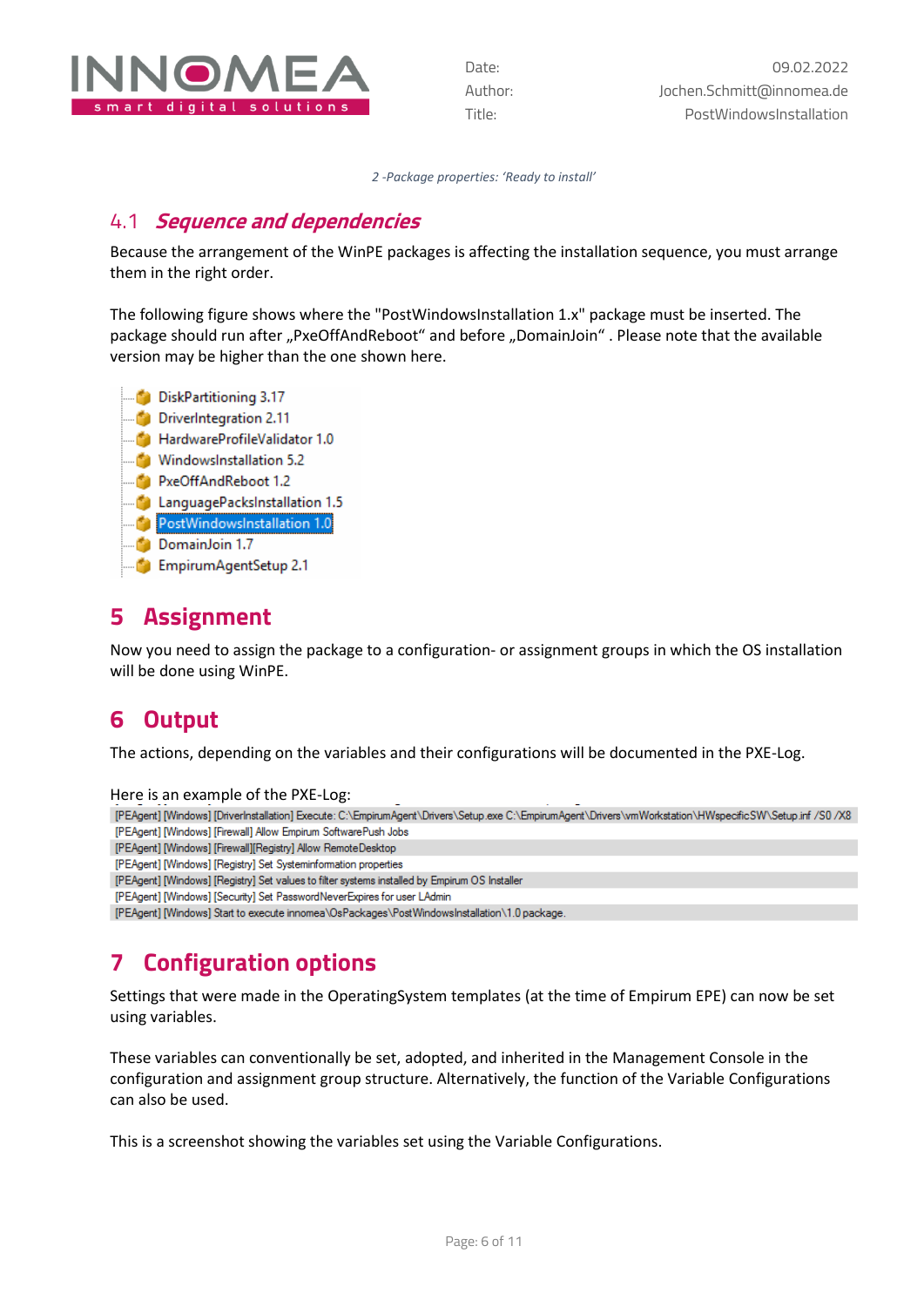

| Variable                               | Wert                   | Beschreibung                                                                                                                 |
|----------------------------------------|------------------------|------------------------------------------------------------------------------------------------------------------------------|
| PostWindowsInstallation 13 Variable(n) |                        |                                                                                                                              |
| <b>RegisteredOwner</b>                 | innomea GmbH           | Sets the Registered Owner information in the registry.                                                                       |
| Company                                | innomea GmbH           | Sets the Company information in the registry.                                                                                |
| SupportURL                             | https://www.innomea.de | Sets the Support URL in the registry and overwrites the standard Matrix42 values.                                            |
| <b>DisableDomainFirewall</b>           | o                      | Set this value to 1 to allow incoming connections in the Windows firewall - Domain profile.                                  |
| <b>EnableRDPAccess</b>                 |                        | Set this value to 1 to allow RDP/MSTSC access to the installed Windows client.                                               |
| AllowEmpirumSoftwarePush               |                        | Set this value to 1 to allow Empirum to Push Software to this computer. This will do changes to the Windows f                |
| SetupTimeoutInSec                      |                        | Timout in seconds to execute a found Setup.inf (minimum value is 180).                                                       |
| ShowPackageValuesInPxeLog              | $\Omega$               | Set this value to 1 to show the variables for this package in the PXE-Log.                                                   |
| SupportPhone                           | 0049 6023 3209209      | Sets the Support Phone number in the registry. This can be seen in the SystemInformation.                                    |
| LabelNameDriveC                        | <b>SYSTEM</b>          | Give Drive C another Label as Windows, Max. 32 characters!                                                                   |
| ManualKMSServer                        | MyKMSServer:1688       | If needed, set the KMS-Server manual to <servername>:<port>. Leave empty to use the automatic detection.</port></servername> |
| SetEmpirumServerEnvVariable            |                        | Set this value to 1 to set EmpirumServer Environment variable to the EmpirumServer used during OS Deploy                     |
| SetWindowsFirstInBootorder             |                        | Set this value to 1 to set Windows at the beginning of the boot order. Do nothing or set the value to 0 to do                |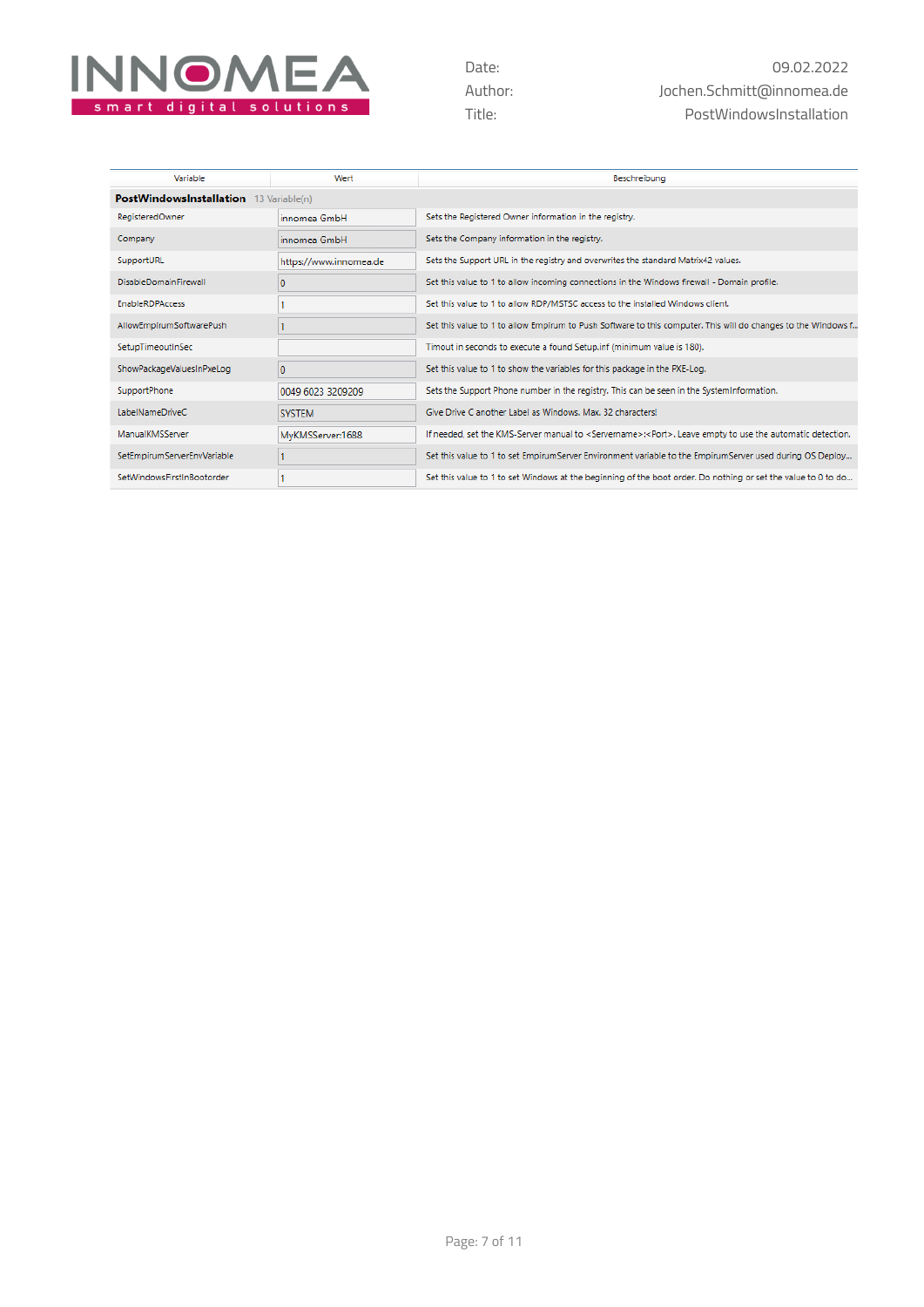

| Variable                            | <b>Type</b>         | <b>Description</b>                    |
|-------------------------------------|---------------------|---------------------------------------|
| RegisteredOwner                     | Text                | Text shown in Control                 |
|                                     |                     | Panel/System                          |
| Company                             | Text                | Text shown in Control                 |
|                                     |                     | Panel/System                          |
| SupportUrl                          | Text                | Text shown in Control                 |
|                                     |                     | Panel/System                          |
| SupportPhone                        | Text                | Text shown in Control                 |
|                                     |                     | Panel/System                          |
| DisableDomainFirewall               | Number [1 0],       | 1: disables the Firewall of the       |
|                                     | Default:0           | Domain Profile and opens the          |
|                                     |                     | Firewall for Incoming traffic.        |
| <b>EnableRDPAccess</b>              | Number [1 0],       | 1: enables RDP/MSTSC on the           |
|                                     | Default:0           | client (Firewall and Settings)        |
| AllowEmpirumSoftwarePush            | Number [1 0],       | 1: opens the Firewall for incoming    |
|                                     | Default:0           | <b>Empirum Push Commands</b>          |
| SetupTimeoutInSec                   | Number, Default:180 | Max. Setup.exe/inf runtime.           |
| ShowPackageValuesInPxeLog           | Number [1 0],       | The variables will be shown in the    |
|                                     | Default:0           | PXE-Log.                              |
| LabelNameDriveC                     | Text                | Changes the label of drive C:. You    |
|                                     |                     | can use a maximum of 32               |
|                                     |                     | characters. If you does not set a     |
|                                     |                     | label, the predefined label will be   |
|                                     |                     | used.                                 |
| ManualKMSServer                     | Text                | Sets a manual KMS-Server for the      |
|                                     |                     | Windows Activation process. You       |
|                                     |                     | can use this, if the KMS-Server is    |
|                                     |                     | tot published by the DNS.             |
|                                     |                     | Input: Servername: Port               |
| SetEmpirumServerEnvVariable         | Number [1 0],       | If set to 1, the EmpirumServer from   |
|                                     | Default:0           | WinPE Deployment will be set as       |
|                                     |                     | EmpirumServer as a fallback for       |
|                                     |                     | the UEM-Agent.                        |
| SetWindowsFirstInBootorder          | Number [1 0],       | If nothing is set, no changes will be |
|                                     | Default:0           | done. If set to 1, the Windows will   |
|                                     |                     | be placed to top of the BootMgr       |
|                                     |                     | list.                                 |
| BlockDriverUpdatesfromWindowsUpdate | Number [1 0],       | If nothing is set, no changes will be |
|                                     | Default:0           | done. If set to 1, the default        |
|                                     |                     | behaviour according DriverUpdates     |
|                                     |                     | using WindowsUpdate is                |
|                                     |                     | changed/blocked.                      |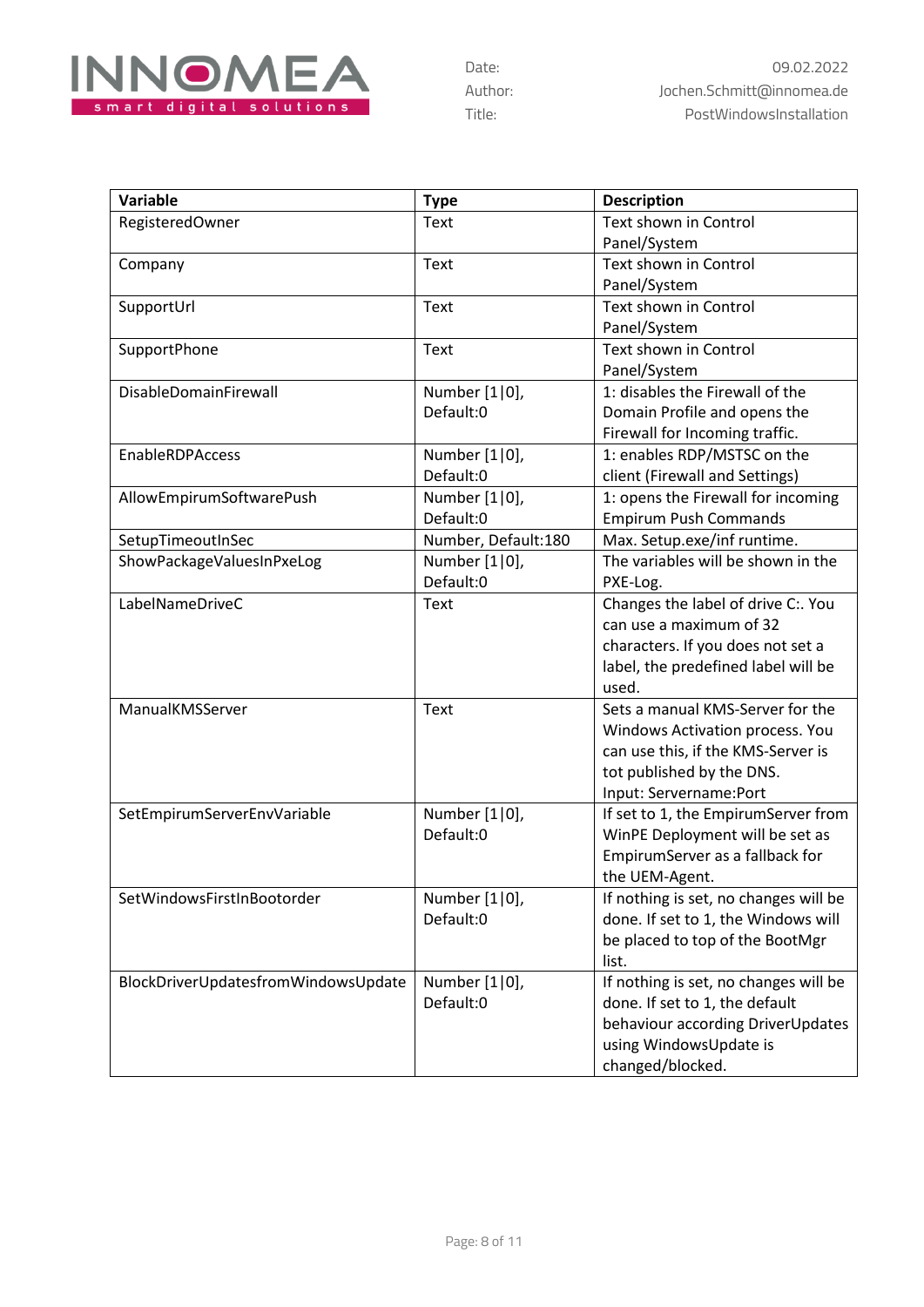

#### <span id="page-8-0"></span>**8 Logs**

Informations will be shown in the PXE-Log and stored additionally in the file system: C:\Windows\Temp\innomea\_PostWindowsInstallation.log. Modifications of the WinActivation.bat can be viewed in the copy of the %windir%\Temp\WinActivation.bat.

#### <span id="page-8-1"></span>8.1 **Example PXE-Log**

```
[PEAgent] [Windows] Finished execution of innomea\OsPackages\PostWindowsInstallation\1.2
package.
[PEAgent] [Windows] [DriverInstallation] Execute: C:\EmpirumAgent\Drivers\Setup.exe
C:\EmpirumAgent\Drivers\vmWorkstation\HWspecificSW\Setup.inf /S0 /X8
[PEAgent] [Windows] [ChangeTheWinActivationbat] Manipulate the C:\UAF\WinActivation.bat
file
[PEAgent] [Windows] [ChangeDriveLabel] Set label of Drive C to: SYSTEM
[PEAgent] [Windows] [Firewall] Allow Empirum SoftwarePush Jobs
[PEAgent] [Windows] [Firewall] [Registry] Allow RemoteDesktop
[PEAgent] [Windows] [Registry] Set Systeminformation properties<br>[PEAgent] [Windows] [Registry] Set values to filter systems installed by Empirum OS
Installer
[PEAgent] [Windows] [Security] Set PasswordNeverExpires for user LAdmin
[PEAgent] [Windows] Start to execute innomea\OsPackages\PostWindowsInstallation\1.2
package.
```
## <span id="page-8-2"></span>**9 Installation of drivers using Setup.inf**

The PostWindowsInstallation packages searches through the "Drivers" folder for Setup.inf files and executed them using the Empirum Setup.inf. This method allows to install drivers using EXE and MSI files. To start the installation of EXE and MSI files a basic Setup.inf file could be used.

#### <span id="page-8-3"></span>9.1 **Example <sup>1</sup>**

```
[Setup]
Version=6.5
ShowCaption=1
[Application]
ShowEndMessage=0
DisableCancelButton=1
[Options]
Commands = Commands, COPYALWAYS
; folder structure example
; HWspecificSW
; HWspecificSW\Setup.inf (this file)
; HWspecificSW\vmTools (folder example)
; PNP
; PNP\* (extracted SCCM driver package or similar)
; -------------------------------
[Commands]
;---create a log folder
MD C:\EmpirumAgent\Drivers\Log
; Install vmware Tools
;Addmeter 10
CD "%SRC%\vmTools"
CALL "%SRC%\vmTools\Setup64.exe" /s /v "/qn reboot=r"
```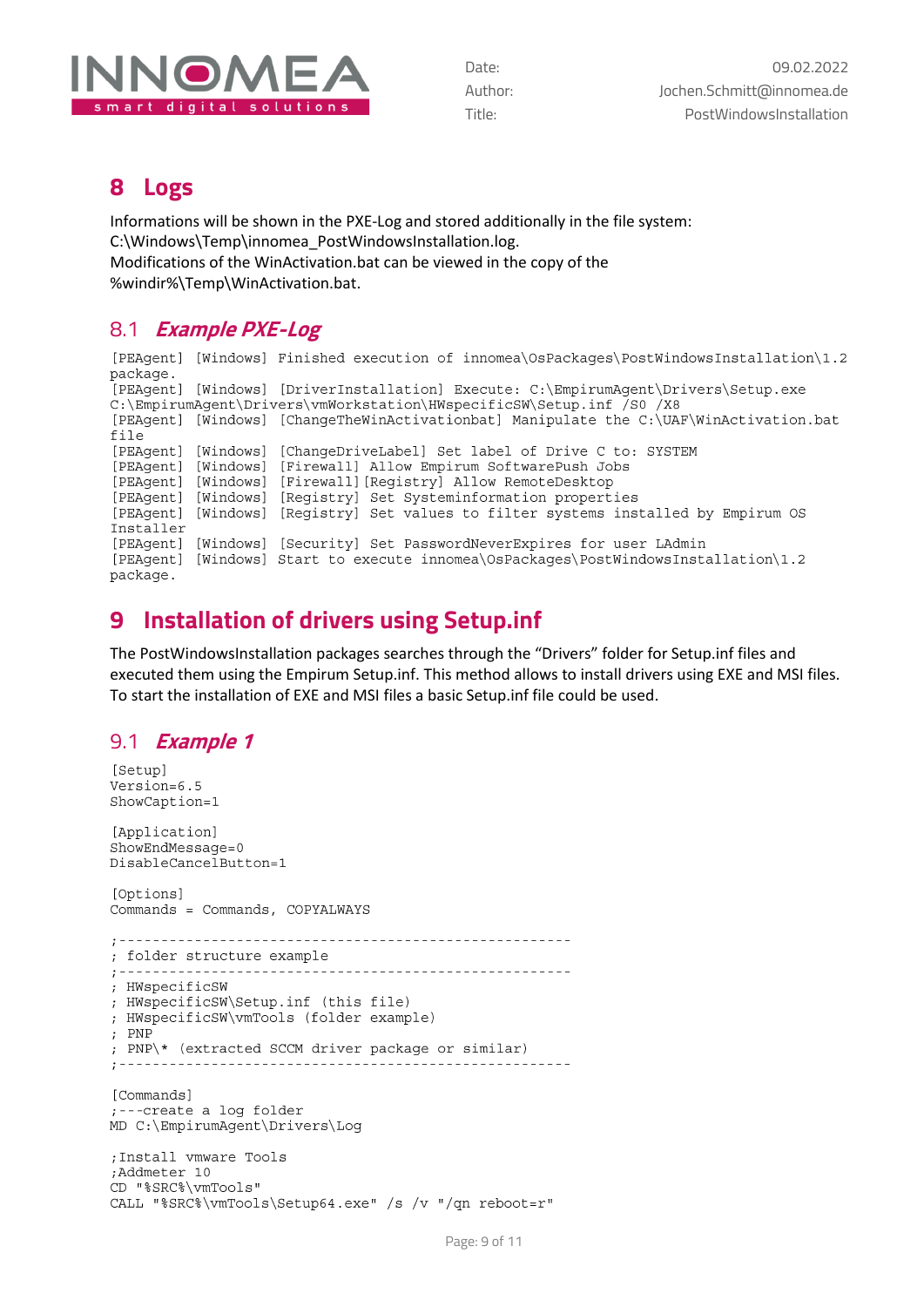

#### <span id="page-9-0"></span>9.2 **Example <sup>2</sup>**

[Setup] Version=6.5 ShowCaption=1

[Application] ShowEndMessage=0 DisableCancelButton=1

[Options] Commands = Commands, COPYALWAYS 

; folder structure example ; HWspecificSW ; HWspecificSW\Setup.inf (this file)

; HWspecificSW\Nvidia (folder example) ; HWspecificSW\MEI (folder example) ; PNP ; PNP\\* (extracted SCCM driver package or similar)  $+ - - - - - - - - -$ -------------------

[Commands] ;---create a log folder SET LogFolder= C:\EmpirumAgent\Drivers\Log

MD "%LogFolder%"

; Install Dell Power Management Driver CALL "%SRC%\PowerMgmt\DPM Setup64 3 5 0.exe" /S /v"/qn"

; Install NVidia Video driver CD "%SRC%\NVidia" CALL "%SRC%\NVidia\Setup.exe" -s -clean -noeula -noreboot

; Install Intel Management Interface Addmeter 10 CALL "%SRC%\MEI\SetupME.exe" /S

; Install Mobile Connect Driver - using MSI Installer CALL Msiexec /i "%SRC%\MobileConnect\DellMobileConnectDrivers.msi" ALLUSERS=1 REBOOT=ReallySuppress /qn /Li\* "%LogFolder%"